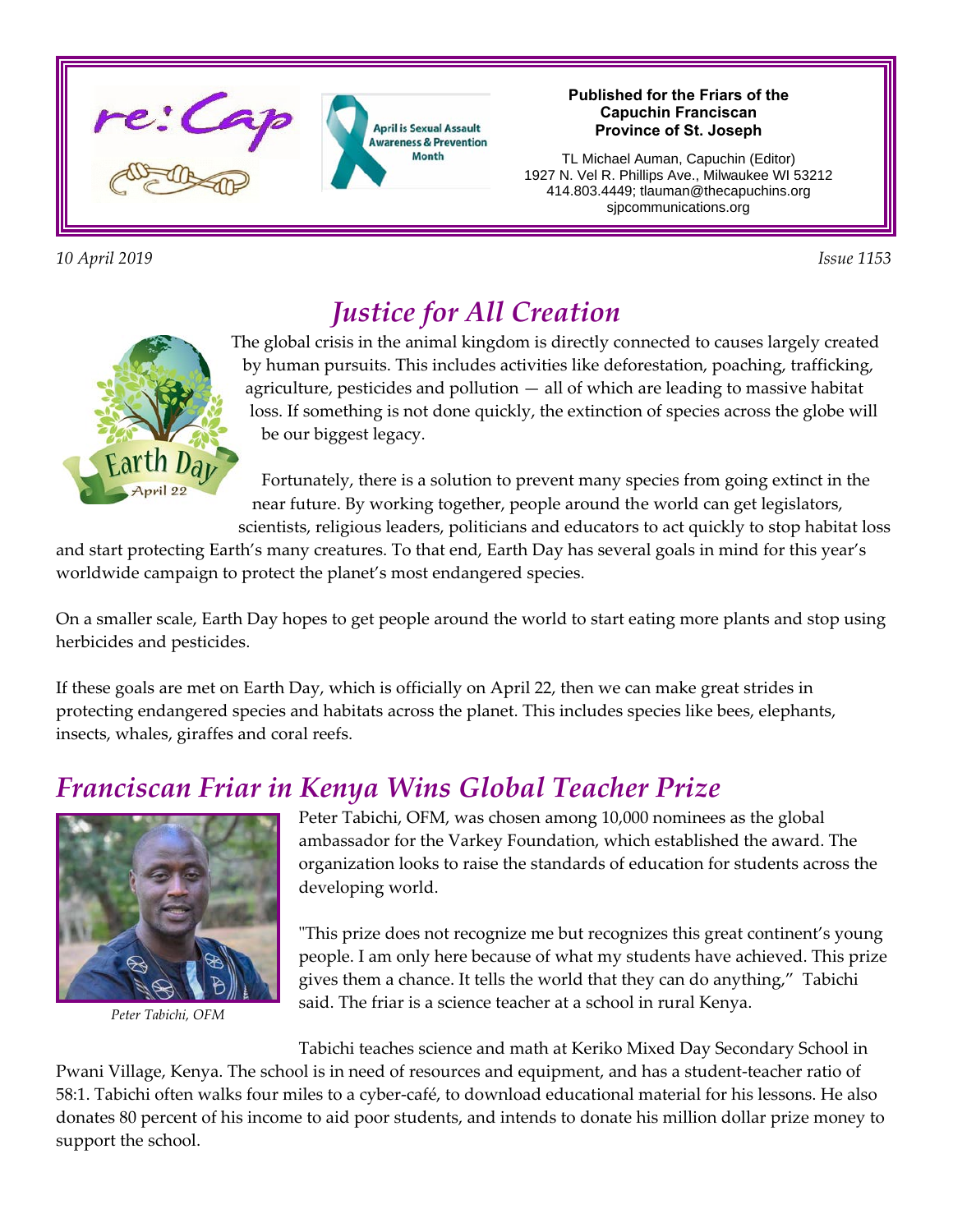# *SLS students at Ciudad de los Niños in Lima*

Recently, students from St. Lawrence Seminary High School in Mt. Calvary WI were part of the Spanish Exchange Program in partnership with Colegio Sta. Ana. The students were accompanied on this trip by Jose and Miriam Liborio, both members of the faculty at SLS.



# *Lady Poverty Collection*

The three books in this special collection shine a bright light on mercy, sacrifice, and kindness toward the unlovable, the outcast, and the marginalized. The connections between the works are surprising. In *Mr. Blue,* a 1928 novel, the main character exemplifies radical generosity by forgoing fortune for love of Lady Poverty. That same outpouring of self is found in Dorothy Day's *House of Hospitality,* real-life reflections on the beginning of the Catholic Worker Movement. Finally, at the heart of *St. Francis' and Pope Francis' Teaching* is that embracing poverty can lead to healing and restoration in a broken world. Three important works all Catholics should read. The collection is available from OSV Catholic Bookstore:

<https://www.osvcatholicbookstore.com>









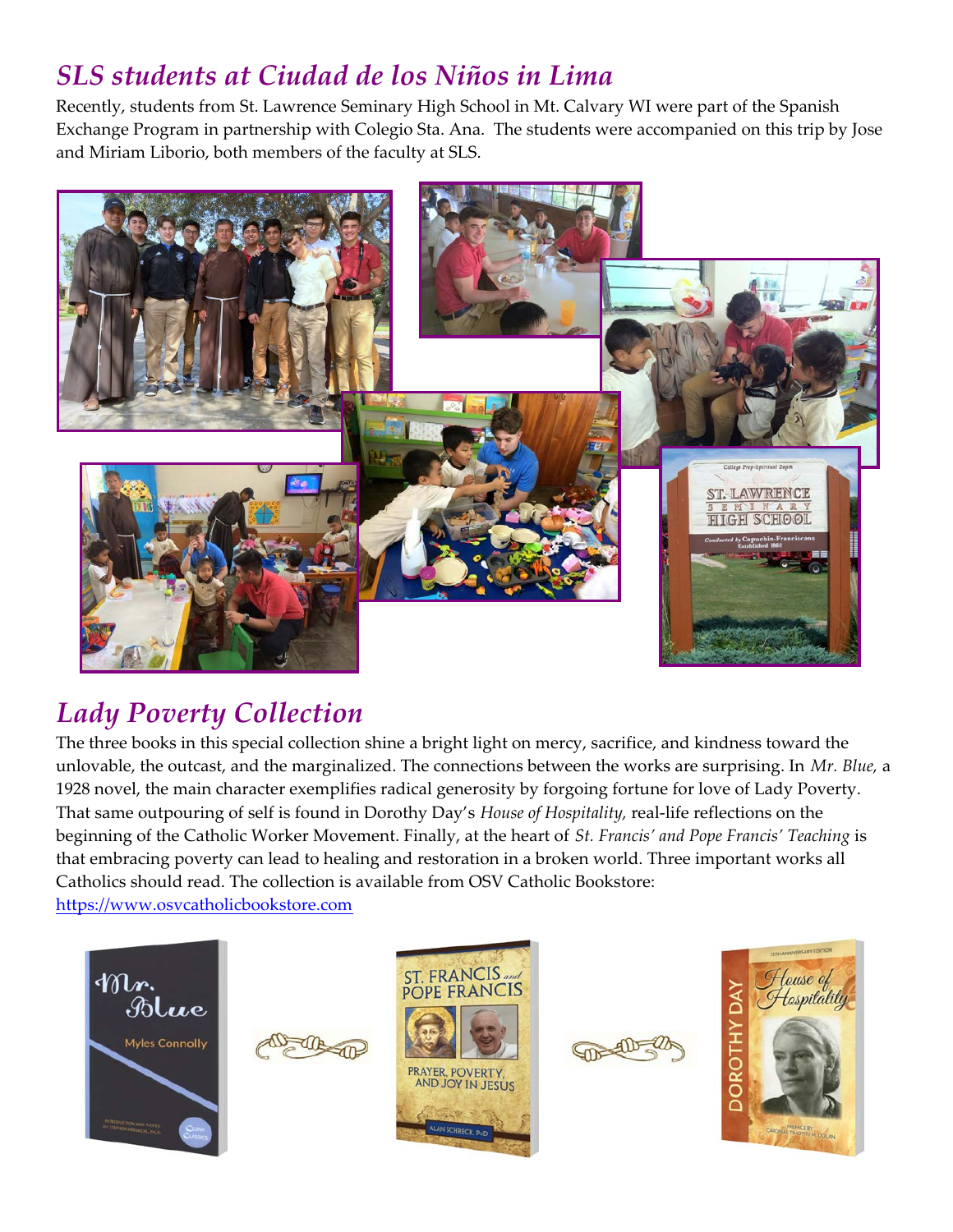# *From Saigon to Chicago, With Several "Stops"*



Truyen Nguyen was born in Saigon, Vietnam and migrated with his family to Oklahoma City at the age of sixteen. After graduated from high school, he moved to Divine Word College in Epworth, a small town in northeastern Iowa, about 17 miles west of Dubuque. During his third academic year, the college sponsored Truyen to go to the Philippines for the cultural exposure program, and it was in his ministry with the marginalized population in peripheral area of Manila that he discovered my Franciscan calling. Shortly after returning to the States, he reached out to the Capuchins, and was accepted into the province in 2015. Truyen professed first vows in 2017 and now lives in Chicago to continue my discernment. He's currently studying at Catholic Theological Union for the M.Div.

It has been a journey since joining the order. For the first time, Truyen lived in a context as the only Vietnamese, and had to use English as the only way of communication in postulancy. Yet being removed from his culture has offered Truyen an opportunity to understand himself and his culture more than ever before. "The brothers are very accepted of who I really am, and after four years in the province I am grateful to say that I finally found a home. The sense of provincial family comes to me in ordinary things such as working or having meals together. The province also shapes my theological and ecclesiological understanding; I, more than once, expressed that I'm happy joining the Province of St. Joseph.

Two ministerial experiences thus far that are significant in his discernment are St. Ben's front office ministry in Milwaukee, and St. Clare of Montefalco Parish in Chicago. St. Ben's is part of the Capuchin Communication Services which tends to the basic need of the poor and marginalized. Working at St. Ben's not only helped Truyen learn to treasure each person's human dignity regardless of their social statuses and circumstances, but also appreciate the stewardship that our benefactors entrust to us in our ministries. St. Clare of Montefalco Parish was a different setting: a Spanish speaking community. "Even though I don't speak Spanish (I can only babble a few basic words!), I experienced love and care from the parishioners. St. Ben front office and St. Clare of Montefalco Parish have its own challenges, but my Capuchin brothers, Rob Roemer at St. Ben's, and John Celichowski at the parish, kept me well-grounded and contented. I am very grateful for the Capuchin brotherhood."

## *Capuchin Walk for the Hungry*



Location: Henry Maier Festival Park Mid-Gate (Summerfest), 200 N Harbor Dr, Milwaukee, WI 53202 (E. Chicago St. & N. Lincoln Memorial Dr.)

New this year! Due to time/space limitations on site we've canceled the 5K Run. Register for the 2 Mile walk through Lakeshore State Park which includes the island offshore from the Summerfest grounds!

*Register for the Capuchin Walk for the Hungry* and help feed, clothe and care for those in need. St. Ben's Community Meal serves the hungry and homeless supper six nights per week. The House of Peace's Emergency Food Pantry operates one of the largest food pantries in the city. Capuchin Community Services operates both sites. We offer other services including warm clothing, blankets, bus tickets, counseling and much more. You can register for the walk here:

https://www.eventbrite.com/e/2019-capuchin-walk-for-the-hungry-registration-59337339580?ref=ebtn